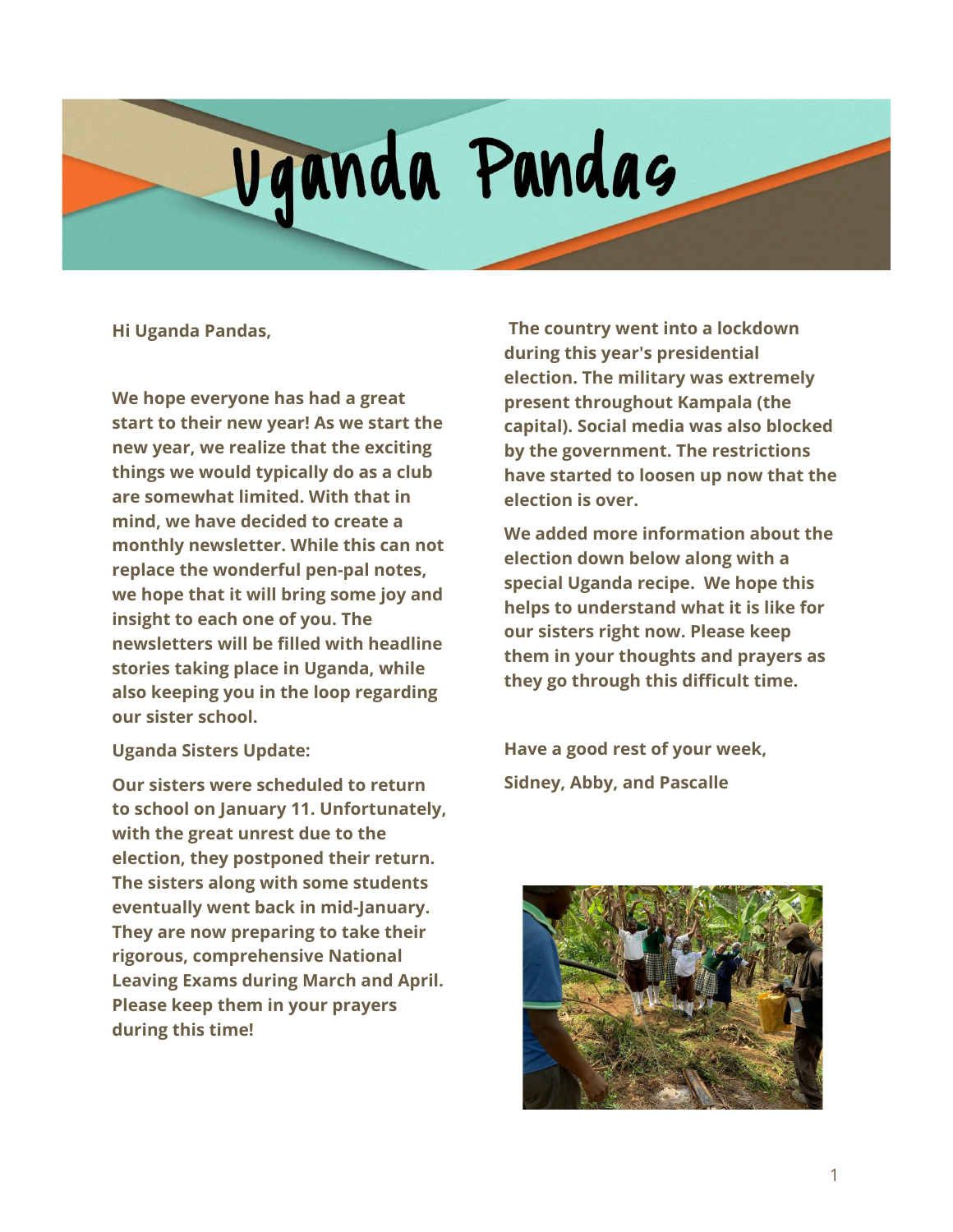#### **Politics**

Uganda was previously in the middle of an election year. The two main presidential candidates include the current president, Yoweri Museveni (top picture) who has been the president since 1986. His competitor, Bobi Wine (bottom picture), is a former singer and actor. Bobi Wine was arrested during his campaign rally due to the fact that he was breaking COVID-19 safety guidelines. Due to the election, there were many outbreaks of violence and protests. Around two dozen people were killed. The election took place on January 14, 2021. Museveni won the election.









#### **Floods**

Recently, East Africa has struggled with enormous amounts of rainfall resulting in flooding and landslides. The floods have reportedly caused hundreds of deaths while also destroying homes, buildings, and leaving many without power. The people suffering from the loss of their home were placed into makeshift camps. While this solves one problem, it puts the people at higher risk of contracting coronavirus.